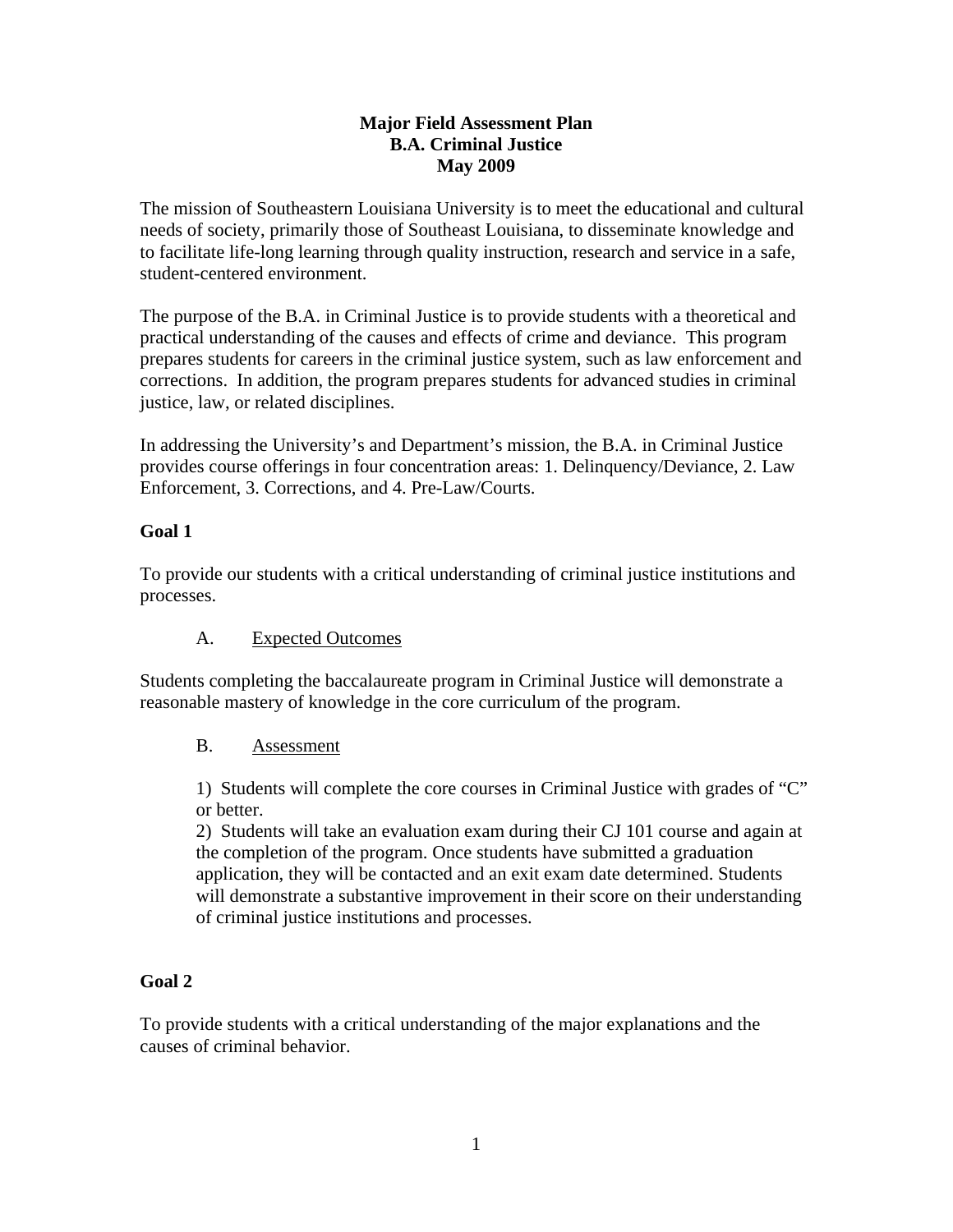### A. Expected Outcomes

Students completing the baccalaureate program in Criminal Justice will demonstrate a reasonable mastery of the major theories and perspectives of criminal behavior.

#### B. Assessment

1) Students will complete the core courses in Criminal Justice with grades of "C" or better.

2) Students will take an evaluation exam during their CJ 101 course and again at the completion of the program. Once students have submitted a graduation application, they will be contacted and an exit exam date determined. Students will demonstrate a substantive improvement in their score on their understanding of major theories and perspectives of criminal behavior.

# **Goal 3**

To provide students with the tools and skills to communicate effectively as a criminal justice professional.

#### A. Expected Outcomes

Students completing the baccalaureate program in Criminal Justice will be able to express themselves appropriately in professional settings through written communication.

#### B. Assessment

1) Students will complete the core courses in Criminal Justice with grades of "C" or better.

2) Students will take an evaluation exam during their CJ 101 course and again at the completion of the program. Once students have submitted a graduation application, they will be contacted and an exit exam date determined. Students will demonstrate a substantive improvement in their scores on the written assessment component of the evaluation exam.

# **Goal 4**

Students completing the baccalaureate program in Criminal Justice will express a high level of satisfaction with the level of instruction received in the program.

# A. Expected Outcomes